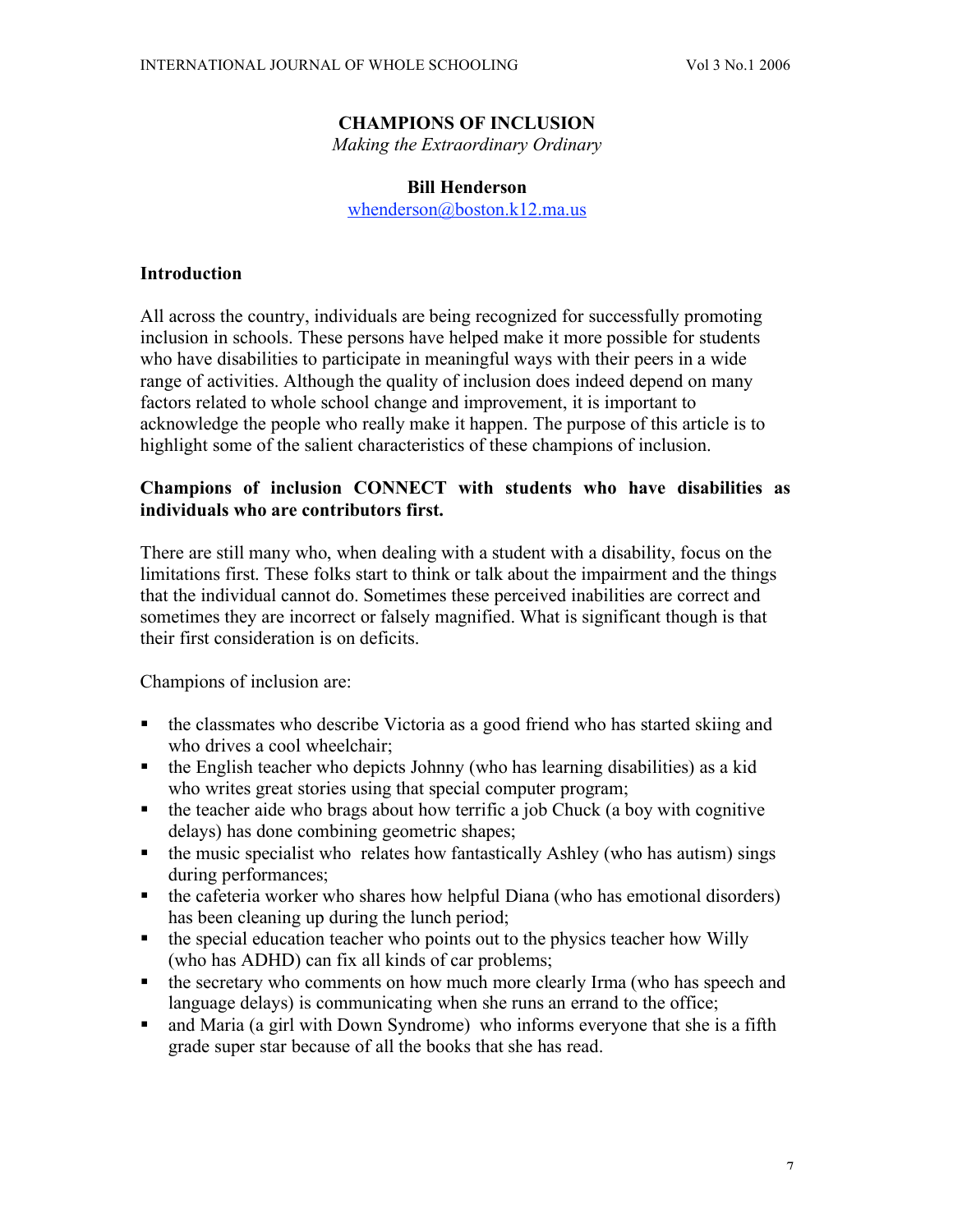### **Champions of inclusion COMMUNICATE enthusiasm and act comfortably around students with disabilities.**

Many people still feel uncomfortable around students with disabilities. They have had less experience with persons with disabilities, and they are unfamiliar with much of the accompanying equipment and adaptations. They tend to interact awkwardly with the students who have disabilities and sometimes even avoid encounters altogether.

Champions of inclusion are:

- the classmates who nonchalantly pass a tissue to Keith (who has Cerebral Palsy) so that he can wipe off the drool that sometimes emerges while he is talking;
- $\bullet$  the nurse who slips into a classroom, whispers to Nancy who is reading, and then changes the food cartridge in her backpack which is hooked up to her feeding tube;
- $\blacksquare$  the special education administrator who warmly greets Scott (who has autism) as he brings up the attendance to the office in the morning;
- the parent leader who welcomes new parents and tells them how wonderful it has been for her daughter who does not have a disability to learn in an inclusive school;
- the vision teacher who works with her student Ryan to show off some of the gadgets that he will be using to take notes in Braille;
- $\bullet$  the history teacher who talks privately with John (who has significant dyslexia) and assures him that his test grade will not be affected by spelling;
- $\bullet$  the custodian who asks Charlene (who is deaf) to teach him how to sign, "have a good day;"
- and Judy who extends an offer to her tired friend to hop on the back of her electric wheelchair and get a ride.

### **Champions of inclusion CHALLENGE students with disabilities to work their best toward high standards.**

There are still many who do not act like students with disabilities can succeed. They do not expose students who have disabilities to high levels of teaching and learning. They do not promote students' independence, and they do not hold students to high standards.

- $\blacksquare$  the classmates who cheer for Ernesto (who has a mobility impairment) to run his fastest and make it to first base.
- the speech therapist who labors with Stephanie, encouraging her to make a clearer "the" sound;
- the language arts teacher who pushes Robert (who has learning disabilities) to read more challenging books with his adaptive equipment;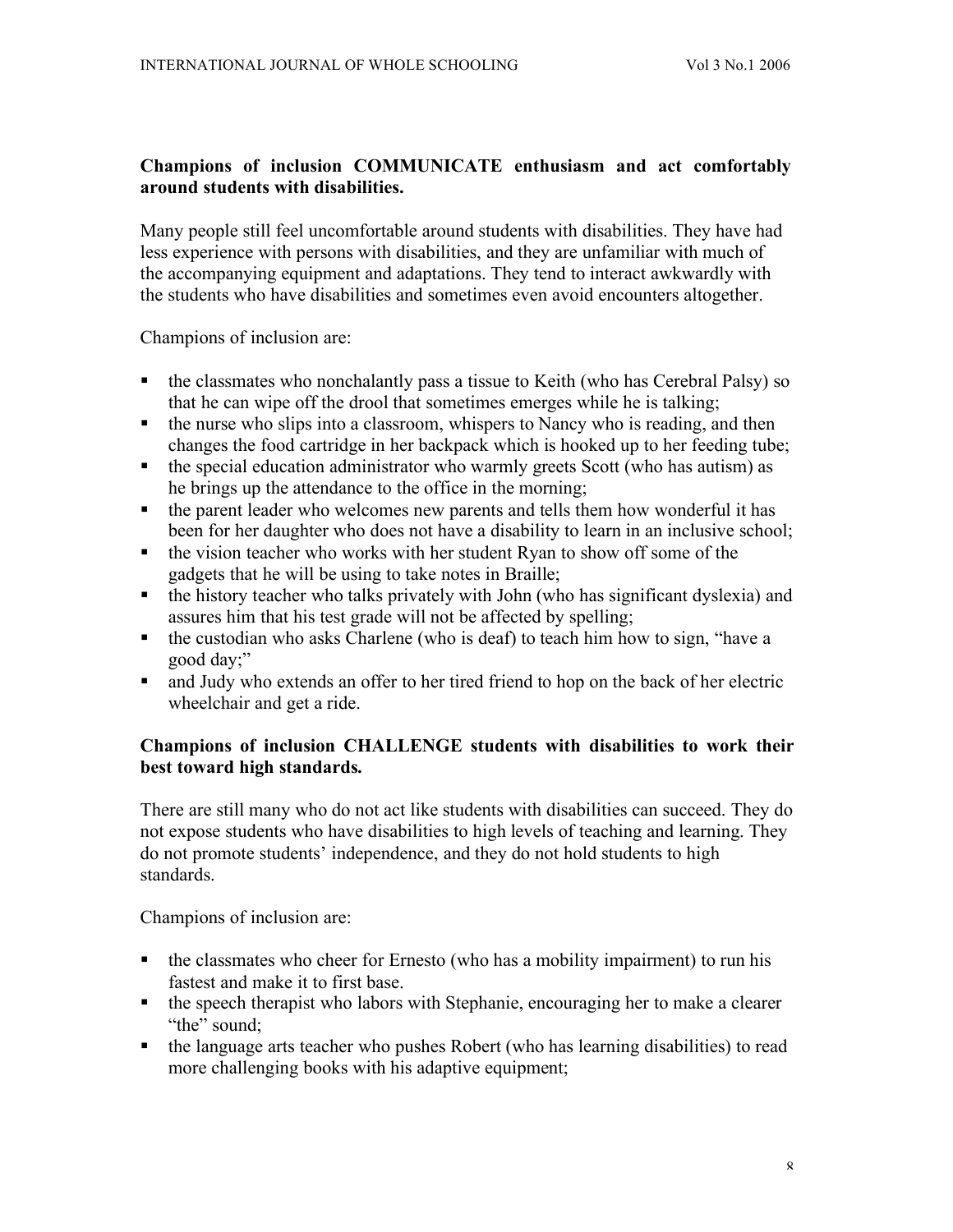- the parent who despite the recommendations of a pediatrician advocates that her son (who has developmental delays) starts school in the inclusive early childhood program;
- the assistant principal who meets with Sean (who has emotional disorders) after returning from a suspension for fighting and points out to him ways he can more appropriately deal with his anger;
- $\blacksquare$  the kindergarten teacher who won't let Cherelle (who has multiple disabilities) play with the blocks until she finishes drawing her circle;
- the parent volunteer who calls the mother of Frankie (who has Down Syndrome) and both reviews the school's home reading contract policy and offers suggestions for fulfilling it;
- the special education meeting facilitator who shares ideas as to why and how Tommy (who has mild cognitive delays) can now start riding the regular school bus;
- $\blacksquare$  the math teacher who convinces Connor (who has autism) and his mother that he should participate in the AP math class in high school;
- and James (who has learning disabilities and attention deficits) who works extra hours in school and at home to prepare an excellent science project.

# **Champions of inclusion CREATIVELY adapt and UTILIZE appropriate strategies and materials to help students with disabilities learn and succeed.**

There are still some who do not adequately adapt teaching and learning to provide sufficient opportunities for students who have disabilities to perform at their highest levels. Sometimes they may not be aware of the possibilities for differentiating instruction. Usually they do not spend enough time to seek out more information about possible adaptations nor do they successfully solicit necessary supports to implement them.

- $\blacksquare$  the classmates who figure out ways for Frankie (who has autism) to participate in the group's skit depicting a scene from the American Revolutionary War.
- the special education teacher who writes a simplified version of Romeo and Juliet for Juan (who has cognitive delays) so that he can grasp the key points of the play being discussed in the grade 11 literature class;
- $\blacksquare$  the behavior consultant who crafts a positive behavior plan for Rakeem (who has emotional disorders) so that he can stay on task more and become more successful;
- the speech therapist who organizes a set of picture symbols and voice recordings for Betsaida (who is nonverbal) so that she can communicate her needs more effectively;
- the grade 5 teacher who learns how to use a computer with screenreading software so that Timothy (who has significant decoding problems) can follow some of the popular books read by his classmates;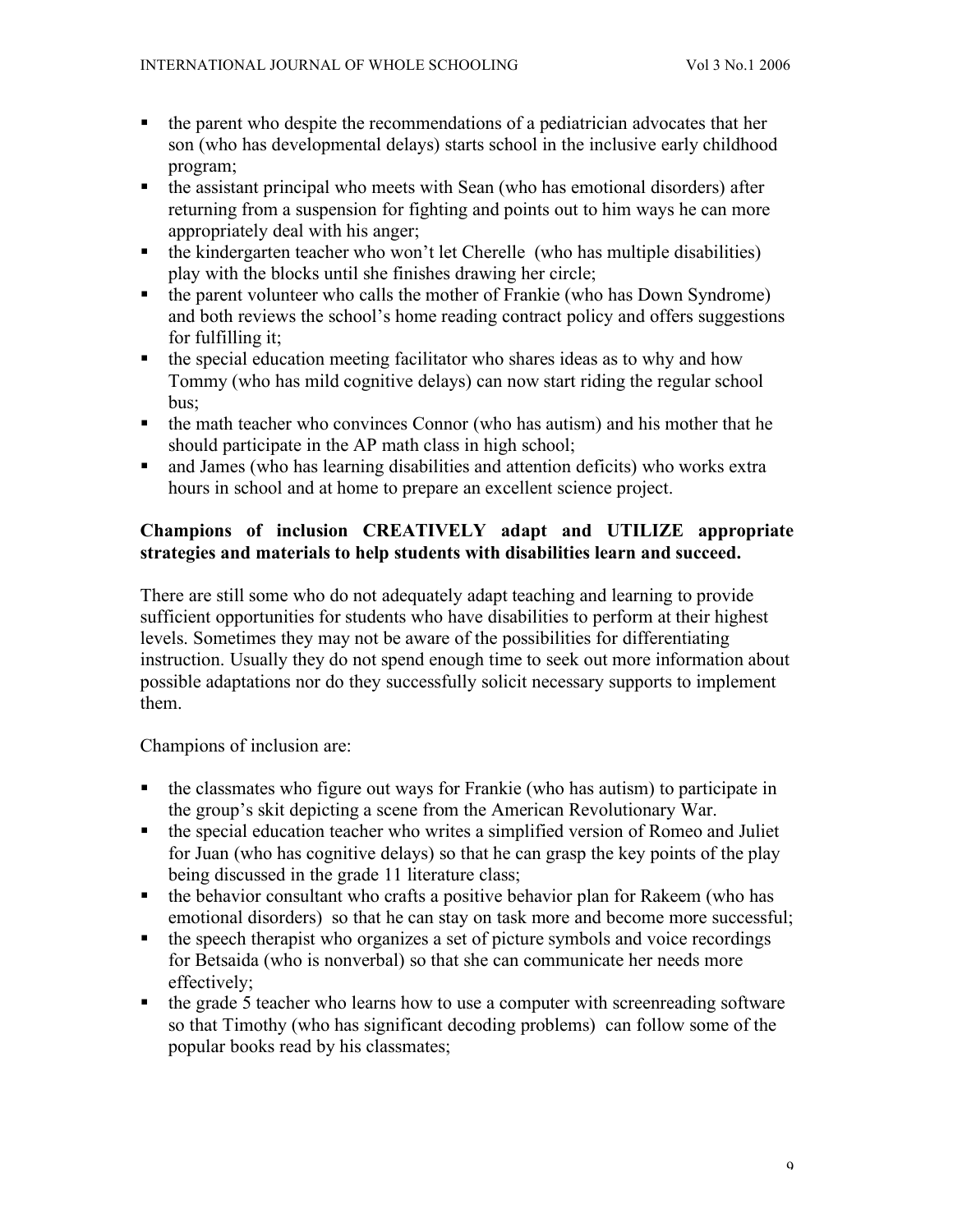- the basketball coach who designates and arranges tasks for Carmen (who has Down Syndrome) so that she can serve as the assistant manager for the team on which many of her friends play;
- $\blacksquare$  the occupational therapist who coordinates a school store where students with a variety of fine motor and social needs can practice useful tasks;
- the biology teacher who makes a chart for ways that Joshua (who has mild cognitive delays) can take responsibility for some of the activities in the lab;
- $\bullet$  the teacher aide who identifies unobtrusive signals to keep Wong (who has ADHD) more on task;
- $\bullet$  the art teacher who keeps a box of varying grips with her so that students with fine motor difficulties can better manipulate drawing and painting implements;
- and William (who has Asperger's Syndrome) who shows his class a more efficient way to solve a math problem.

## **Champions of inclusion COLLABORATE with others to maximize students' development.**

There are still some who do not prioritize the time to meet with others to explore ways of improving teaching and learning for students with disabilities. They may not be receptive to new ideas. They may not want to commit the extra time. They may not feel comfortable interacting with others. Whatever the reasons, they are probably not exposing students with disabilities to as wide a range of possibilities.

- $\bullet$  the classmates who meet with Sammy (who has lost some mobility from an accident in his friend's car) to discuss ways of supporting him.
- $\blacksquare$  the team of grade 7 teachers who strategize with the behavior specialist ideas for connecting better with Marilyn (who has emotional disorders);
- the special education teacher who designs adapted activities for an astronomy unit with the grade 4 teacher who includes students with various disabilities;
- the early childhood teacher who discusses with her part time teacher's aid better ways of engaging with Keisha (who is nonverbal) in play activities;
- the history teacher who agrees to share some of the techniques he uses with students who have cognitive delays with colleagues at an upcoming inservice;
- $\blacksquare$  the computer specialist who devotes extra time demonstrating how to use screen reading software on computers throughout the building;
- the special education administrator who listens to teachers' concerns, spends time becoming familiar with the issues by visiting classrooms, and then sets up followup meetings to deal with them;
- $\blacksquare$  the parent leaders who, after meeting with staff leaders to prioritize needs, then coordinate activities to raise funds for more assistive technology;
- and Carlos (who is a blind high school student) who volunteers to tutor a struggling grade 2 reader in an after school program using appropriate level print Braille books.